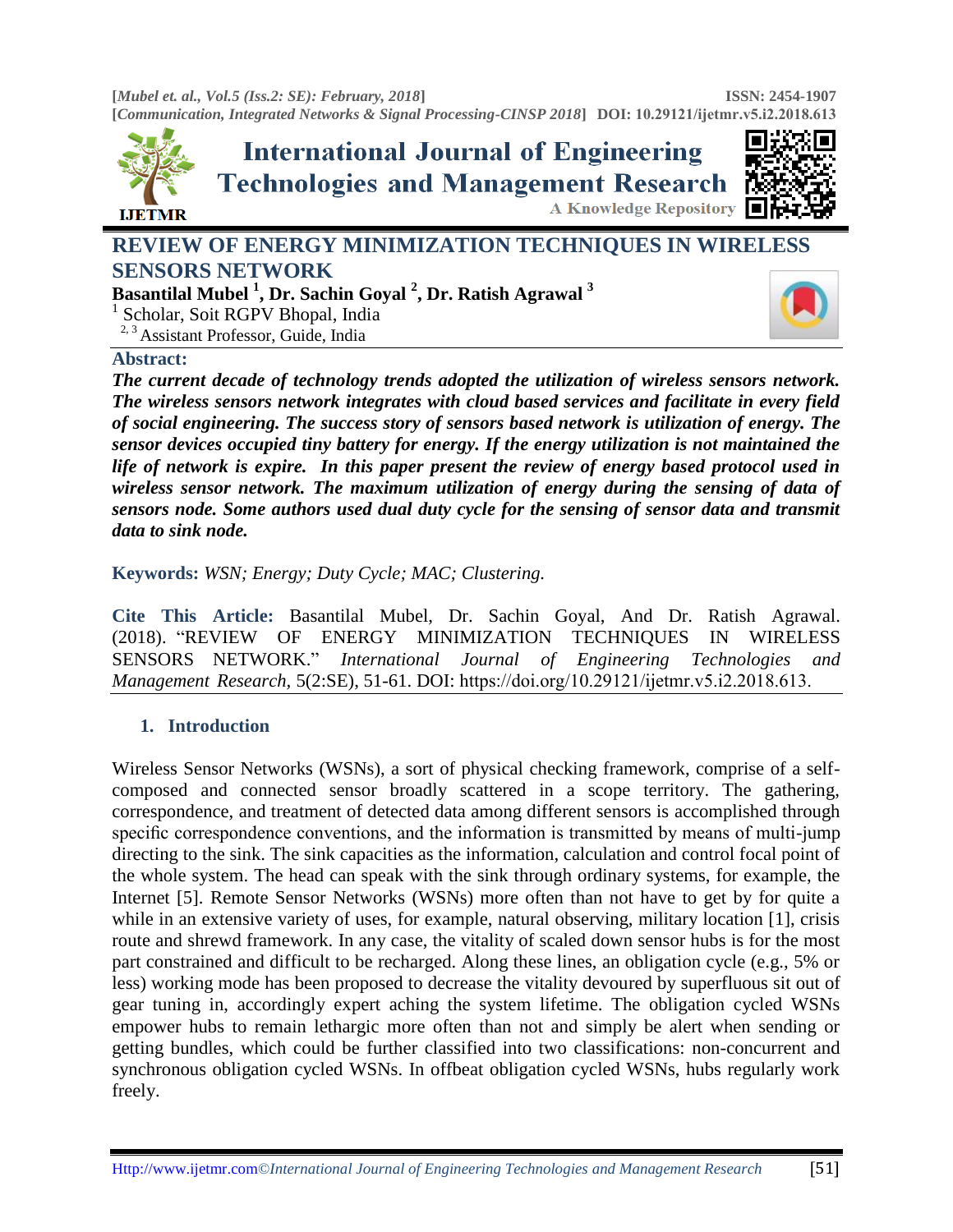and look for transmission risks by low power tuning in. Interestingly, in synchronous obligation cycled WSNs, every hub can indicate its wakeup timetable to adjust to the dynamic time of its neighbors. For diminishing the vitality utilization and holding up deferral, the flooding-treebased synchronous calendar where hubs having a similar parent wake up all the while to get communicate bundles is embraced and thought to be alluring in obligation cycled WSNs.

The hubs of remote sensor systems are battery driven and the substitution or revive of battery is not a simple undertaking for the sensor systems with a huge number of hubs installed physically in a vast detecting zone. The most critical target of remote sensor systems is to expand the framework lifetime to the extent that this would be possible. To overcome any issues between the framework lifetime necessity of utilizations and the compelled vitality of hubs, one prominent technique for expanding life span of remote sensor systems is to obligation cycle the hubs and let them rest a large portion of their operation time [2]. The rest of paper discuss as section II WSN Characteristics. In section III. Discuss the Related work. In section IV discuss problem analysis and in section V finally discuss conclusions

# **1. WSN Characteristics**

Wireless sensor networks are in numerous perspectives very like Mobile Ad Hoc Networks and Wireless Mesh Networks, yet two unmistakable attributes require a different approach. To begin with, the requirement for vitality efficient operation extremely compels the capacities of individual sensor hubs; handling, memory, and correspondence are constrained assets, a great deal more so than in cell phones like portable PCs and PDAs. Second, WSN arrangement situations exceptionally structure the correspondence between hubs in the system; specifically, correspondence between two discretionary hubs in the system, being a piece of numerous impromptu and work situations, does not happen in WSNs where most data is handed-off either between neighbors or to/from the sink.

| <b>Author</b>  | <b>Title</b>           | <b>Technique</b>                     | <b>Publication</b> |
|----------------|------------------------|--------------------------------------|--------------------|
| Shaobo Wu,     | Delay-Aware            | They examined a Delay-mindful        | IEEE, 2016         |
| Jianwei Niu,   | Energy                 | <b>Energy-improved Flooding</b>      |                    |
| Wusheng Chou,  | Optimization for       | calculation (DEF) for the as of late |                    |
| Mohsen Guizani | Flooding in Duty-      | rising synchronous obligation        |                    |
|                | <b>Cycled Wireless</b> | cycled WSNs. As a typical vitality   |                    |
|                | <b>Sensor Networks</b> | enhancement plot, DEF all-           |                    |
|                |                        | inclusive enhances the structure of  |                    |
|                |                        | a developed flooding tree in an      |                    |
|                |                        | appropriated way. The                |                    |
|                |                        | postponement mindful modifying       |                    |
|                |                        | approach successfully guarantees     |                    |
|                |                        | that the refreshed flooding deferral |                    |
|                |                        | would not surpass the first esteem.  |                    |
|                |                        | In the meantime, the metric          |                    |

# **2. Related Work**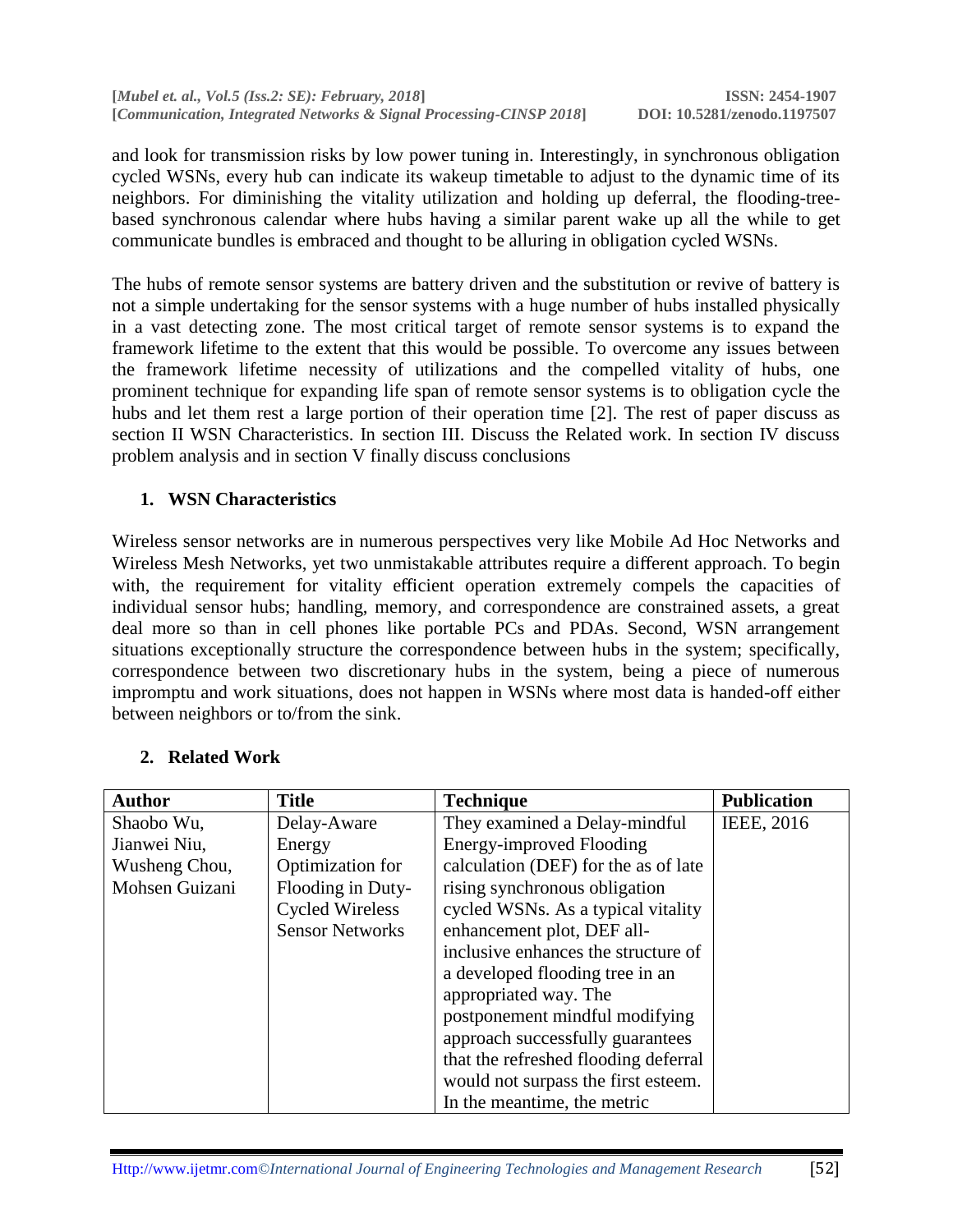**[***Mubel et. al., Vol.5 (Iss.2: SE): February, 2018***] ISSN: 2454-1907** *<u>[Communication, Integrated Networks & Signal Processing-CINSP 2018*]</u>

|                   |                           | Eimpro in view of hypothetical       |                  |
|-------------------|---------------------------|--------------------------------------|------------------|
|                   |                           | examinations can be used to          |                  |
|                   |                           | expand the change of vitality        |                  |
|                   |                           | efficiency.                          |                  |
| Guodong Sun, Bin  | <b>Dynamic Routing</b>    | Theyexamined an element steering     | <b>WASA 2010</b> |
| Xu                | Algorithm for             | calculation, called DRAG for         |                  |
|                   | <b>Priority Guarantee</b> | enhancing the need ensure in low     |                  |
|                   | in Low Duty-              | obligation cycled sensor systems.    |                  |
|                   | <b>Cycled Wireless</b>    | This work considers both the low     |                  |
|                   | <b>Sensor Networks</b>    | obligation cycle of hubs and the     |                  |
|                   |                           | shifting, untrustworthy remote       |                  |
|                   |                           | connections. In DRAG outline,        |                  |
|                   |                           | every hub advances parcels in        |                  |
|                   |                           | light of an element for-warding      |                  |
|                   |                           | applicant choice and two need        |                  |
|                   |                           | based timetable plans. Broad         |                  |
|                   |                           | recreations with a CC1000-based      |                  |
|                   |                           | radio model are done to assess       |                  |
|                   |                           | their calculation. The reenactment   |                  |
|                   |                           | comes about demonstrate that         |                  |
|                   |                           | DRAG accomplishes great              |                  |
|                   |                           | execution over DSF in need based     |                  |
|                   |                           | conveyance proportion and per-       |                  |
|                   |                           | bounce delay.                        |                  |
| Messaoud Doudou,  | Survey on Latency         | The possibility of WSN MAC           | IEEE, 2013       |
| Djamel Djenouri   | Issues of                 | tradition accommodation has been     |                  |
| and Nadjib        | Asynchronous              | examined in this paper, where a      |                  |
| Badache           | <b>MAC</b> Protocols in   | novel logical order has been         |                  |
|                   | Delay-Sensitive           | displayed. Diverged from the         |                  |
|                   | <b>Wireless Sensor</b>    | standard order in light of medium    |                  |
|                   | <b>Networks</b>           | get to principles, or on the issues  |                  |
|                   |                           | centered by traditions, the one      |                  |
|                   |                           | analyzed in this paper depends on    |                  |
|                   |                           | the instruments presented by the     |                  |
|                   |                           | arrangements that influence the      |                  |
|                   |                           | transmission delay. Surely           |                  |
|                   |                           | understood vitality efficient        |                  |
|                   |                           | offbeat medium get to control        |                  |
|                   |                           | conventions have been talked         |                  |
|                   |                           | about from the dormancy              |                  |
|                   |                           | perspective. Six distinct classes of |                  |
|                   |                           | offbeat MAC conventions have         |                  |
|                   |                           | been accounted for; static wake-up   |                  |
|                   |                           | prelude.                             |                  |
| <b>KOEN</b>       | <b>Medium Access</b>      | This part gives a wide diagram of    | Delft            |
| <b>LANGENDOEN</b> | Control In Wireless       | the MAC conventions particularly     | University of    |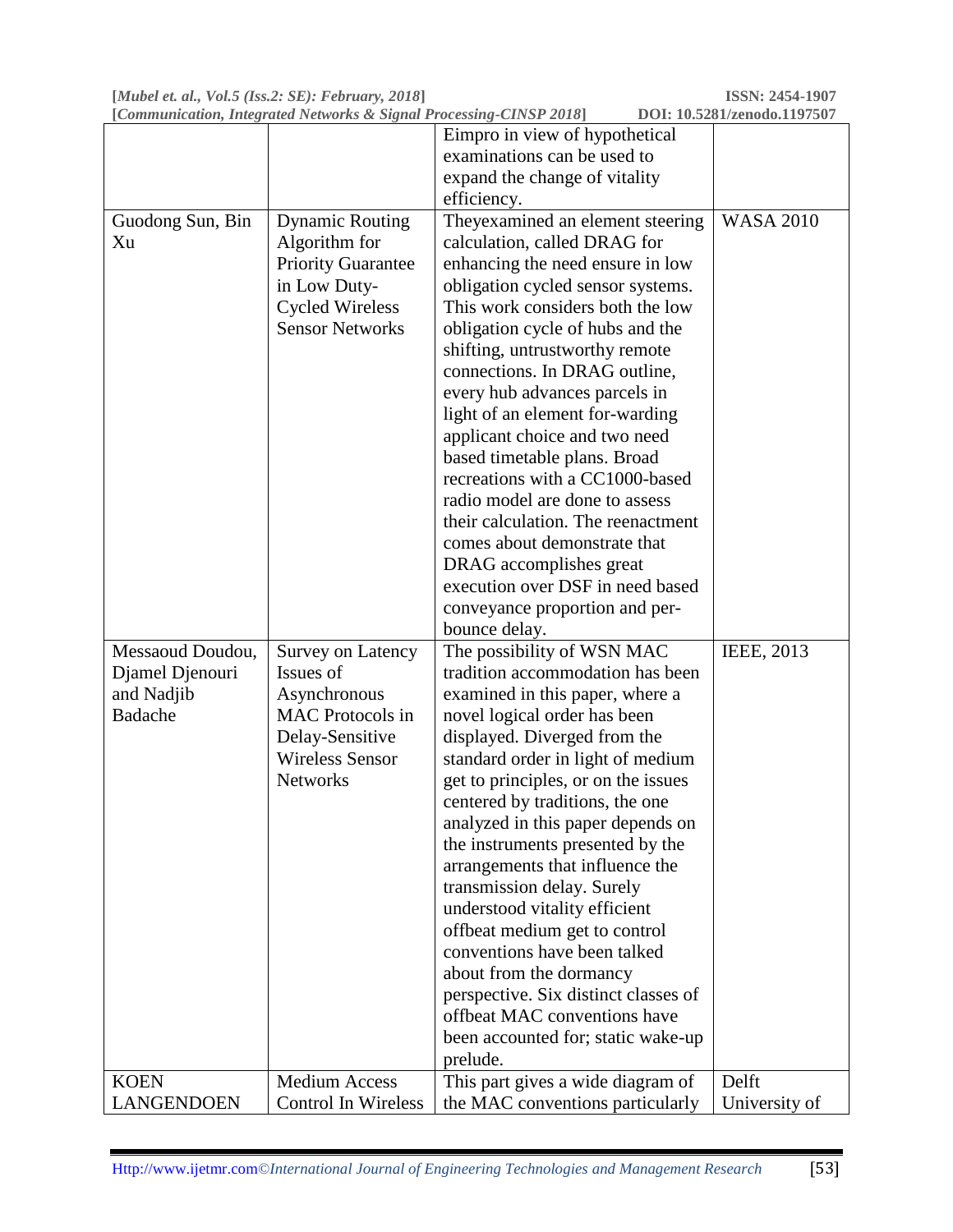**[***Mubel et. al., Vol.5 (Iss.2: SE): February, 2018***] ISSN: 2454-1907**

| [Communication, Integrated Networks & Signal Processing-CINSP 2018]<br>DOI: 10.5281/zenodo.1197507 |                        |                                      |               |  |  |
|----------------------------------------------------------------------------------------------------|------------------------|--------------------------------------|---------------|--|--|
|                                                                                                    | <b>Sensor Networks</b> | produced for sensor systems.         | Technology,   |  |  |
|                                                                                                    |                        | These MAC conventions differ         | 2007          |  |  |
|                                                                                                    |                        | from run of the mill WLAN get to     |               |  |  |
|                                                                                                    |                        | conventions in that they exchange    |               |  |  |
|                                                                                                    |                        | off execution (dormancy and          |               |  |  |
|                                                                                                    |                        | throughput) for a diminishment in    |               |  |  |
|                                                                                                    |                        | vitality utilization to expand the   |               |  |  |
|                                                                                                    |                        | lifetime of the system. This is by   |               |  |  |
|                                                                                                    |                        | and large accomplished by            |               |  |  |
|                                                                                                    |                        | obligation cycling the radio, and it |               |  |  |
|                                                                                                    |                        | is the MAC layer that controls       |               |  |  |
|                                                                                                    |                        | when the radio is exchanged on       |               |  |  |
|                                                                                                    |                        | and off. A vital outcome is that a   |               |  |  |
|                                                                                                    |                        | MAC convention should know           |               |  |  |
|                                                                                                    |                        | about its neighbors' dynamic         |               |  |  |
|                                                                                                    |                        | timetables, since communicating      |               |  |  |
|                                                                                                    |                        | something specific is just effective |               |  |  |
|                                                                                                    |                        | when the goal hub is alert.          |               |  |  |
| Hang Shen,                                                                                         | Routing in wireless    | The goal of this study is to         | Journal of    |  |  |
| Guangwei Bai                                                                                       | multimedia sensor      | highlight vital themes in WMSNs,     | Network and   |  |  |
|                                                                                                    | networks: A survey     | i.e., the difficulties and current   | Computer      |  |  |
|                                                                                                    | and challenges         | patterns in directing. The primary   | Applications, |  |  |
|                                                                                                    | ahead                  | issues when de-marking the           | 2016          |  |  |
|                                                                                                    |                        | directing convention are             |               |  |  |
|                                                                                                    |                        | investigated to give stable and      |               |  |  |
|                                                                                                    |                        | asset efficient way with QoS/QoE     |               |  |  |
|                                                                                                    |                        | bolster. Be that as it may, it is    |               |  |  |
|                                                                                                    |                        | difficult to accomplish as a result  |               |  |  |
|                                                                                                    |                        | of the limitations forced by the     |               |  |  |
|                                                                                                    |                        | WMSN highlights.                     |               |  |  |

Nessrine Chakchouk Et al. [6] In this paper, they give a thorough overview of sharp directing conventions. Specifically, they first present the principle elements and applications that prompt the improvement of the entrepreneurial directing worldview. Second, they break down the building squares of pioneering directing, its varieties, components and impediments. Third, they classify the sharp steering recommendations into five fundamental classes: geographic, connect state mindful, probabilistic, enhancement based and cross-layer deft directing. The geographic shrewd steering proposition is area driven. Henceforth, they are commonsense for situations where the learning of the hubs area is essential, for example, fire recognition, gas spillage checking, and safeguard operations. Be that as it may, these conventions may not be efficient as far as postponement and unwavering quality. This reality alongside the advances made in streamlining devices, similar to amusement hypothesis and machine learning, has prompted the outline of enhancement based shrewd steering conventions. Extra enhancements have additionally been brought to entrepreneurial directing by executing cross layer cooperation's that help facilitate the steering, planning and connection quality estimation operations.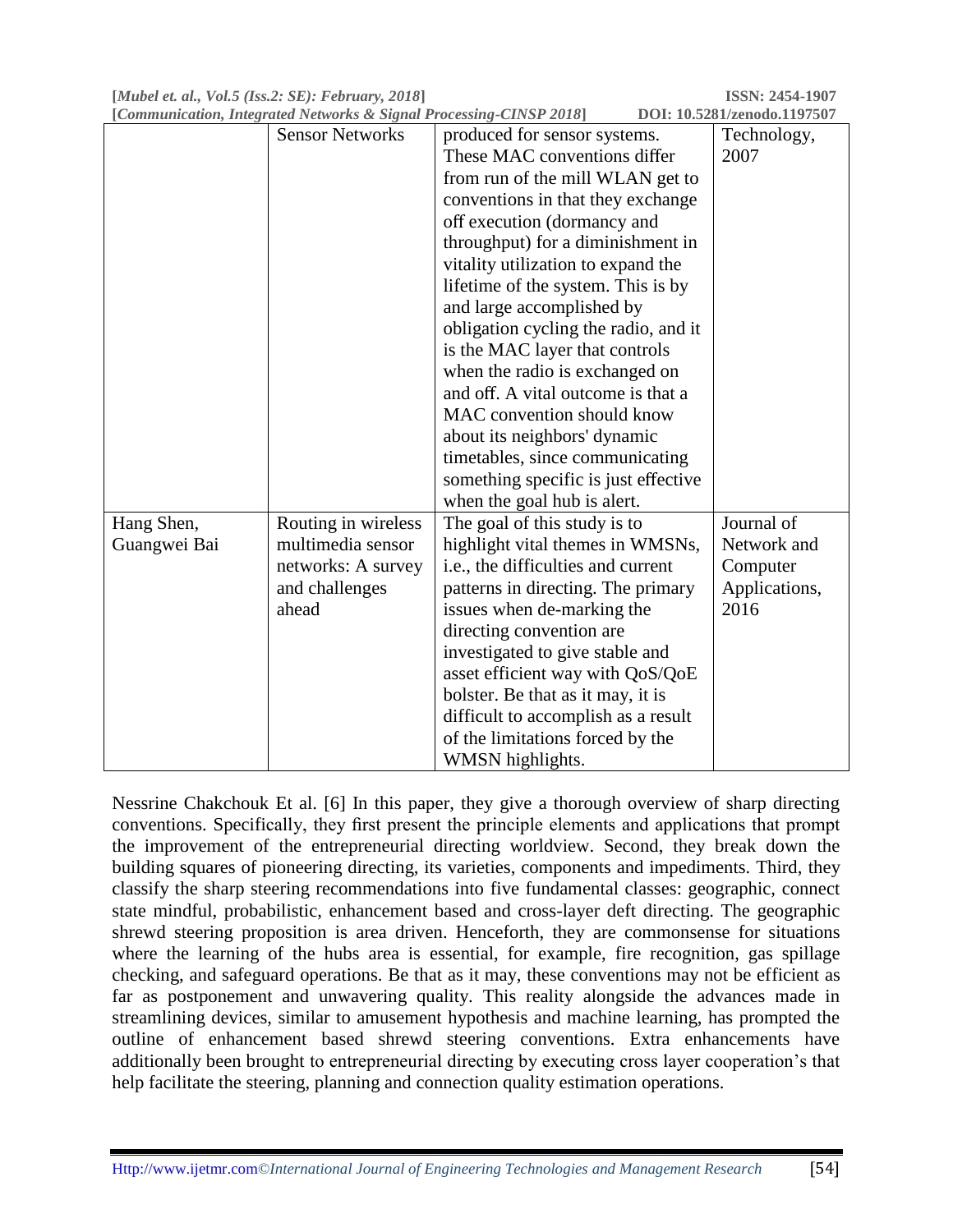**[***Mubel et. al., Vol.5 (Iss.2: SE): February, 2018***] ISSN: 2454-1907** *<u>[Communication, Integrated Networks & Signal Processing-CINSP 2018*]</u>

Yanchao Zhau, Wei Liu, Wenjing Lou, Yuguang Fang Et al. [7] They talked about a suite of area based trade off tolerant security instruments. In view of another cryptographic idea called matching, they examined the thought of area based keys (LBKs) by restricting private keys of individual hubs to both their IDs and geographic areas. They then build up a LBK-based neighborhood validation plan to limit the effect of bargained hubs to their region. They likewise show efficient ways to deal with set up a common key between any two system hubs. Rather than past key foundation arrangements, their methodologies highlight about flawless strength to hub trade off, low correspondence and calculation overhead, low memory prerequisites, and high system versatility. Additionally, they show the efficacy of LBKs in neutralizing a few famous assaults against sensor systems. At long last, they talked about an area based limit support plot, called LTE, to foil the notorious fake information infusion assault, in which enemies infuse loads of counterfeit information into the system. The utility of LTE in accomplishing momentous vitality reserve funds is approved by point by point execution assessment.

Jennifer Yick, Biswanath Mukherjee, Dipak Ghosal Et al. [8] A remote sensor organize (WSN) has essential applications, for example, remote environmental observing and target following. This has been empowered by the accessibility, especially as of late, of sensors that are littler, less expensive, and astute. These sensors are furnished with remote interfaces with which they can speak with each other to frame a system. The plan of a WSN depends significantly on the application, and it must consider variables, for example, the earth, the application's outline targets, cost, equipment, and framework limitations.

Dan Chen, Zhixin Liu, Lizhe Wang, Minggang Dou, Jingying Chen, Hui Li Et al. [9] they initially evaluated delegate works around there by arranging those in the areas of use of WSNs for calamities and streamlining advances fundamentally recognizing these from broadly useful WSNs. They then portrayed the outline of an early cautioning system for geo risks in repository locale, which depends on the WSN innovation propelled by the current work with spotlights on issues of supporting strong data transmission, dealing with colossal data of heterogeneous sources and sorts and limiting vitality utilization. This review talked about an element directing convention, a strategy for net-work recuperation, and a technique for overseeing versatile hubs to empower continuous and solid information transmission. The framework fuses information combination and recreation ways to deal with unite all information into a solitary perspective of the geohazard under checking.

Jinfang Jiang, Guangjie Han, Hui Guo, Lei Shu, Joel J.P.C Rodrigues Et al. [10] In this paper, they examined two multipath steering calculations that can be connected in submerged situations to cooperatively transmit information data. They first isolate the 3D submerged system into little block spaces, and after that visibly transmit information parcels as unit of little solid shape spaces by choosing one ideal sensor hub as next bounce hub in one little 3D shape space. The choice procedure relies on upon the sensor hubs' capacity which depends on the hub's remaining vitality, transmission deferral, and way misfortune, and so on. Besides, they accept that all the sensor hubs in the system are obligation cycled.

Oswald Jumira, Riaan Wolhuter, Sherali Zeadally Et al. [11] In the paper, they introduced in detail an online geographic directing plan called EBGRES, which can give completely stateless, vitality efficient source-to-sink, and versatile steering approach that has communication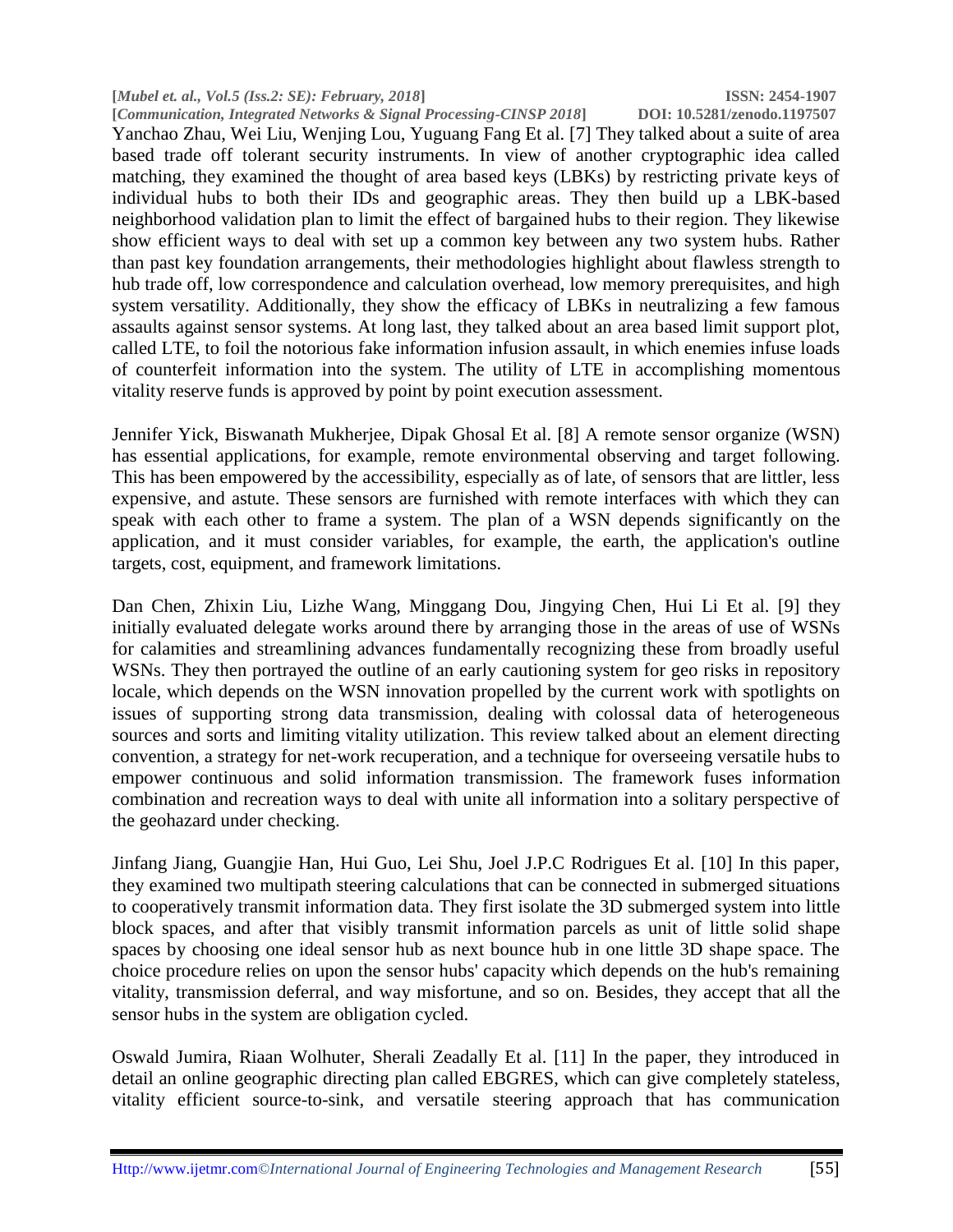**[***Mubel et. al., Vol.5 (Iss.2: SE): February, 2018***] ISSN: 2454-1907 [Communication, Integrated Networks & Signal Processing-CINSP 2018]** overheads without the need to keep up neighborhood data with unending vitality supply. EBGRES settles on directing choices locally by mutually considering different elements, for example, vitality accessibility, parcel headway to goal, vitality accessible on the hub with vitality gathering ability, hub positions, and obligation cycle of the hub. They demonstrate that the amplified calculation EBGRES-2 hypothetically performs comparably to EBGRES. Accessibility of interminable vitality has an impact of keeping up the upper and lower limits for vitality utilization, yet it will encourage an expansion in the workload and lifetime of the sensor hubs.

Xuan Hung Le, Sungyoung Lee, Ismail Butun, Murad Khalid, Ravi Sankar, Miso Kim, Manhyung Han, Young-Koo Lee, and Heejo Lee Et al. [12] This paper displays a vitality efficient get to control plot in view of ECC to beat these issues and all the more significantly to master vide predominant vitality efficiency. Open key cryptography based get to control plot has a bigger number of points of interest than symmetric-key cryptography based plan due to better versatility, low memory necessity, simple arrangement of new hubs, and no key predissemination. HBQ is a promising open key get to control conspire in light of elliptic bend cryptography yet it is appeared to have some significant restrictions

Dianbo Zhao, Kwan-Wu Chin and Raad Raad Et al. [13] they have one or more radios, and communicate with each other via multi-hop, as these radios have a bounded and short transmission range. In addition, there exists one or more sinks which collect sensed data and also issue commands to affect the operation of sensor nodes. To date, WSNs have found a myriad of applications. For example, precision agriculture, monitoring of pests and volcanology to name a few.

Guangjie Han, Yuhui Dong, HuiGuo, Lei Shu and Dapeng Wu Et al. [14]This paper concentrates on planning a cross-layer upgraded geographic steering that additionally adjusts the vitality utilization in EC-CKN-connected obligation cycled WSNs with environ-mental vitality reaping. Its principle commitments are the accompanying. Initially, geographic directing in obligation cycled WSNs ought to be 2-bounce based however not 1-jump based, due to the accompanying: in most existing rest planning calculations, it is obligatory for social occasion 2-jump neighborhood data and reenactment brings about this paper additionally bolster this point. Second, cross-layer advanced directing enables more hubs to rest while accomplishing the same wanted steering execution.

Zhuangbin Chen, Anfeng Liu, Zhetao Li, Young-June Choi, Hiroo Sekiya and Jie Li Et al. [15] In this paper, a novel Energy-effective Broadcast conspire with customizable telecom sweep is examined expecting to enhance the execution of system update. In their plan, the nonhot spots sensor hubs take full favorable position of their leftover vitality caused in information accumulation period to enhance the bundle gathering likelihood and decrease the telecom deferral of code parcel transmission by extending the telecom range, that is, the transmitting power. The hypothetical investigations and exploratory outcomes demonstrate that, contrasted and past work, their approach can averagely diminish the Network Upgrade Delay (NUD) by 14.8%– 45.2% and at the same time increment the unwavering quality without hurting the lifetime of system.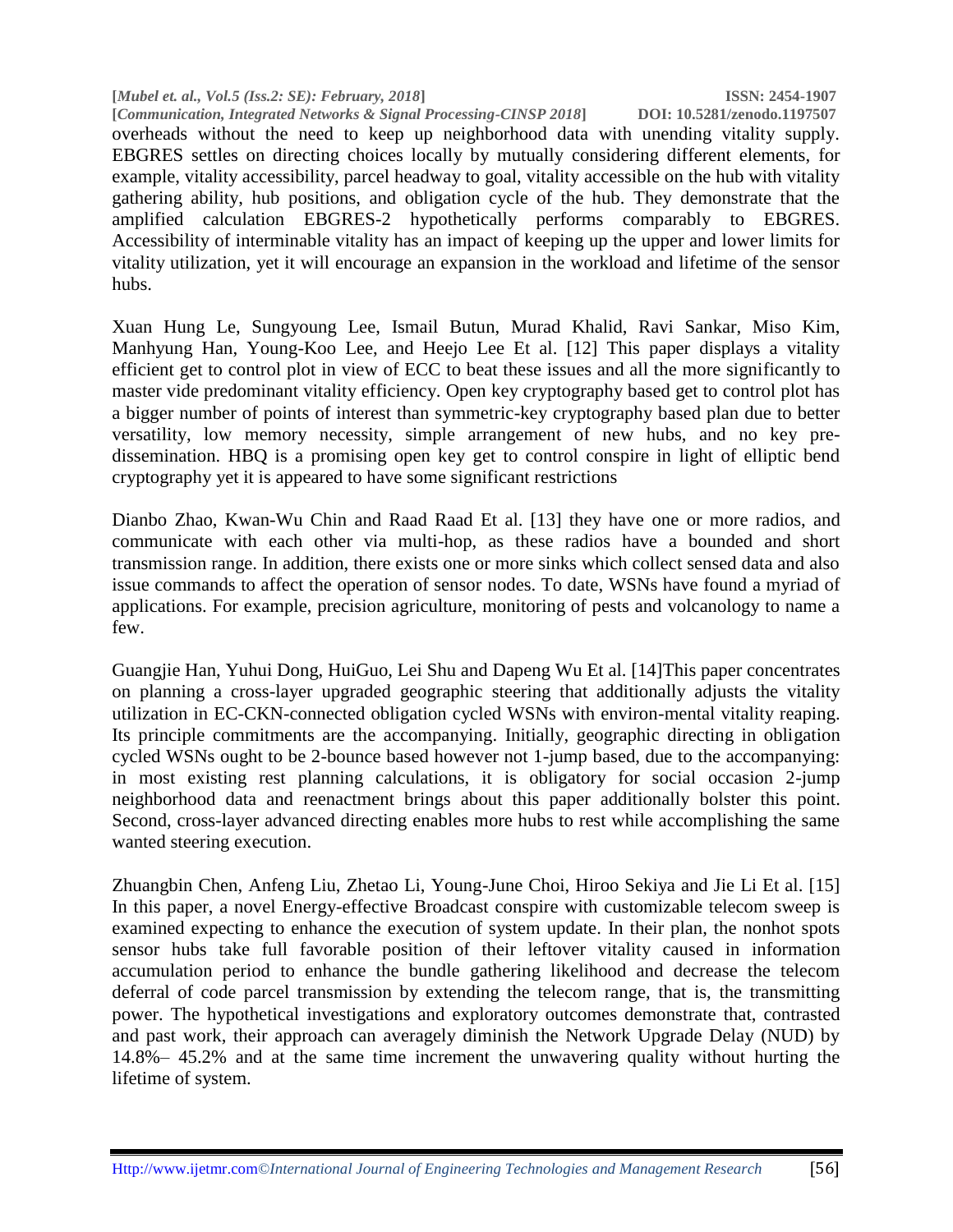**[***Mubel et. al., Vol.5 (Iss.2: SE): February, 2018***] ISSN: 2454-1907 [Communication, Integrated Networks & Signal Processing-CINSP 2018]** Messaoud Doudou, Djamel Djenouri and Nadjib Badache Et al. [16] This paper surveys current nonconcurrent WSN MAC conventions. Its primary commitment is to contemplate these conventions from the postpone proficiency point of view, and to research on their inertness. The nonconcurrent conventions are separated into six classifications: static wake-up prelude, versatile wake-up introduction, cooperative timetable setting, impacts determination, collector started, and foresight based. A few best in class conventions are portrayed after the talked about scientific classification, with exhaustive exchanges and correlations regarding their dormancy.

Mohammad Hossein Anisi, Gaddafi Abdul-Salaam, Mohd. Yamani Idna Idris, Ainuddin Wahid Abdul Wahab and Ismail Ahmedy Et al. [17]This paper, presents a brief summary of routing and related issues in WSNs. The most recent energy-efficient data routing approaches are reviewed and categorized based on their aims and methodologies. The traditional battery based energy sources for sensor nodes and the conventional energy harvesting mechanisms that are widely used to in energy replenishment in WSN are reviewed. Then a new emerging energy harvesting technology that uses piezo-electric nanogenerators to supply power to nano-sensor; the type of sensors that cannot be charged by conventional energy harvesters are explained. The energy consumption reduction routing strategies in WSN are also discussed.

Gaddafi Abdul-Salaam, Abdul Hanan Abdullah, Mohammad Hossein Anisi, Abdullah Gani and Abdulhameed Alelaiwi Et al. [18]they have introduced an original taxonomy of energy conservation approaches in hybrid WSN. Then they reviewed and summarized hybrid WSN data collections approaches that integrate the different techniques in their operations. Again, they presented a qualitative comparison of the various energy conservation approaches and highlighted the pros and cons of each. Additionally, they have presented an evaluation of energyefficiency of the various data collection approaches and remark on their strengths and weakness to prolonging the lifetime of hybrid WSN.

Aiswarya Das, Kulamala Vinod Kumar and Madhuri Rao Et al. [19]They encourage checking for different applications like sea testing system, submarine discovery, debacle avoidance, observation and insurance of harbor and seaward business offices, outskirt security, living space and contamination observing, pirating and in fighting fear based oppression, and so forth. The paper gives the perusers an underlying comprehension of what submerged sensors are; their difficulties and the present condition of craftsmanship procedures created here.

Hang Shen and Guangwei Bai Et al. [20] This paper begins with the challenges and requirements in the design of WMSN routing, followed by an exhaustive survey on routing from the perspective of application requirements and key techniques. The objective of this survey is to highlight important topics in WMSNs, i.e., the challenges and current trends in routing. The main issues when de-signing the routing protocol are explored to provide stable and resourceefficient path with QoS/QoE support. This paper extracts the particularities and challenges in the design of routing for WMSNs, and then provides an exhaustive survey of recent research progress in this area.

Metin Tekkalmaz and Ibrahim Korpeoglu Et al. [21]In this paper, they described a routing approach and discussed a distributed routing algorithm (PSABR) based on this approach, which is able to increase the lifetime of WSNs where different power-source types for nodes exist. their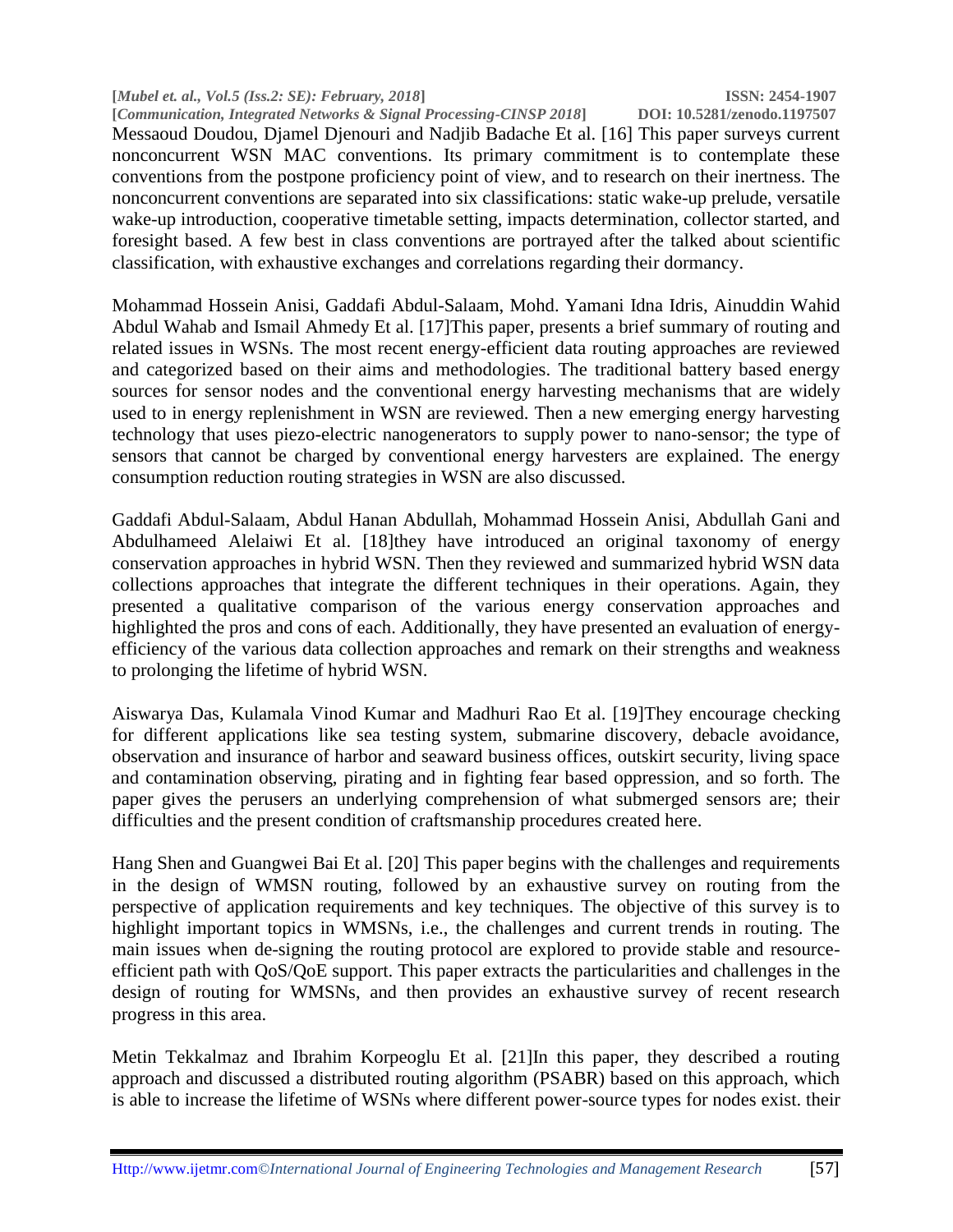**[***Mubel et. al., Vol.5 (Iss.2: SE): February, 2018***] ISSN: 2454-1907**

**[Communication, Integrated Networks & Signal Processing-CINSP 2018]** PSABR algorithm first forms a backbone in a distributed fashion to relay the data packets. The backbone consists of mains-powered nodes that are assumed to coexist with battery-powered nodes. In addition to the theoretical analysis of PSABR, they also presented the simulation results. As the results show, distinguishing between sensor nodes according to their power source types increases network lifetime by as much as 40 %.

Zhong Shen, Hai Jiang and Zhongjiang Yan Et al. [22] They study fast data collection in linear duty-cycled wireless sensor networks. they first present a benchmark algorithm that can achieve optimality in a general case. their results will provide theoretical performance bounds for information gathering time in direct WSNs. The bits of knowledge picked up in their talked about calculations can be useful for creating information accumulation calculations for WSNs with other topologies.

Kai Han, Jun Luo, Yang Liu and Athanasios V. Vasilakos Et al. [23] In this article, they have surveyed the algorithms designed for data communication in DC-WSNs. they have discussed different duty-cycling models used by existing approaches, as well as data communication protocols discussed for DC-WSNs under five categoris: unicast, anycast, broadcast, multicast, and converge-cast. The main insight revealed by their survey is twofold: i) a well characterized problem space, distinguishing well-studied aspects from potential future research directions, and ii) a concise exposition of the key techniques behind the discussed algorithms.

Shuo Guo, Liang He, Yu Gu, Bo Jiang and Tian He Et al. [24] They present Opportunistic Flooding, a novel outline custom fitted for low-obligation cycle systems with problematic remote connections and foreordained working calendars. they appear by broad reproductions and proving ground executions that Opportunistic Flooding is near the ideal execution achievable by prophet flooding plans. Contrasted and Improved Traditional Flooding, their outline accomplishes significantly shorter flooding delay while devouring just 20-60% of the transmission vitality.

Rashmi Ranjan Rout and Soumya K. Ghosh Et al. [25] in this paper, Simulation results reveal that there is an increase of 2.5% to 9.5% of network lifetime by using the discussed network coding based algorithm for 1% to 10% duty cycle respectively in a duty cycled WSN. It has been shown that the per node energy consumption in case of a WSN with duty cycle is more than a WSN with duty cycle and network coding. The Sink receives approximately 50% more data with same energy consumption in the bottleneck zone. The packet delivery ratio and packet latency for the discussed approach have also been investigated with packet losses at the Sink. A significant improvement in packet delivery ratio has been achieved with the discussed network coding approach.

Joaquim Oller, Ilker Demirkol, Jordi Casademont, Josep Paradells, Gerd Ulrich Gamm and Leonhard Reindl Et al. [26] The paper demonstrates how the use of their WuR platform presents numerous benefits in several areas, from energy-efficiency and latency to packet delivery ratio and applicability, and provides the essential information for serious consideration of switching duty-cycled MAC-based networks to WuR. The results presented in this paper furnish network designers with the fundamentals for seriously considering switching from currently dominant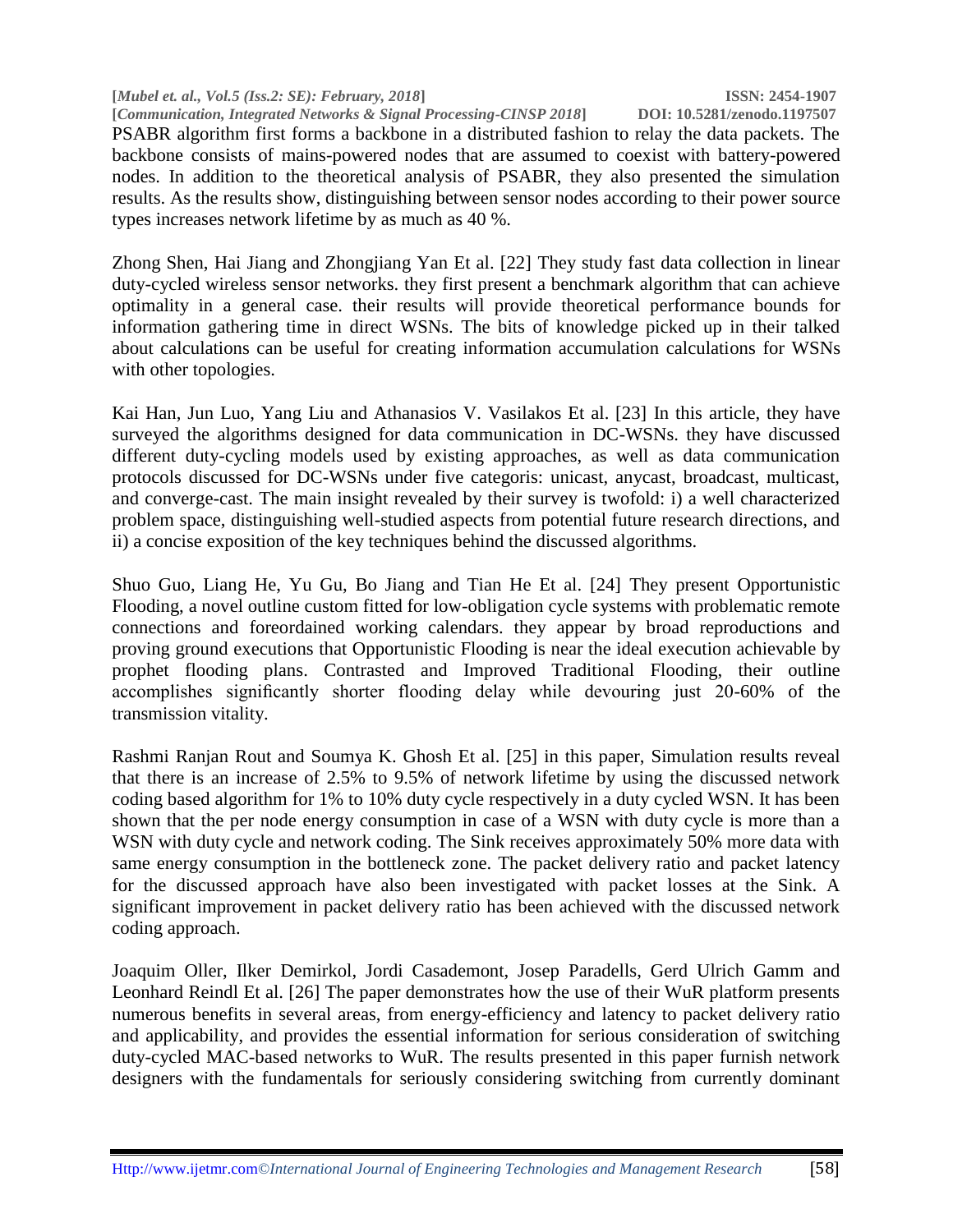**[***Mubel et. al., Vol.5 (Iss.2: SE): February, 2018***] ISSN: 2454-1907 [***Communication, Integrated Networks & Signal Processing-CINSP 2018***] DOI: 10.5281/zenodo.1197507** duty-cycled networks to a WuR approach, as the authors have already done for several projects deployed around Europe.

Euhanna Ghadimi, Olaf Landsiedel, Pablo Soldati and Mikael Johansson Et al. [27]This paper presented a novel directing metric, Estimated Duty Cycled wake-ups (EDC), for sharp steering in obligation cycled WSNs. Decreasing radio obligation cycles specifically impacts the key asset in battery-fueled sensor arranges: the extremely constrained vitality supplies. they built up key properties of EDC as steering metric and demonstrated that it can be registered dispersed and prompts a circle free topology. Correlations with a nitty gritty expository model set up that EDC is an exact guess of the genuine number of obligation cycled wakeups required to forward the parcel. At long last, they appeared in the two recreations and beginning organizations that EDC yields fundamentally enhanced radio-obligation cycle tallies and postpones contrasted with ETX.

Chunsheng Zhu, Laurence T. Yang, Lei Shu, Victor C. M. Leung, Joel J.P.C. Rodrigues and Lei Wang Et al. [28] In this paper, they have investigated geographic directing in obligation cycled portable WSNs and examined two geographic-remove based associated k neighborhood (GCKN) rest booking calculations for geographic steering plans to be connected into obligation cycled versatile WSNs which can consolidate the benefit of rest planning and portability. They exhibit that GCKNF and GCKNA are exceptionally viable in shortening the length of the transmission way investigated by geographic directing in obligation cycled versatile WSNs contrasted and the CKN rest planning calculation and the GSS calculation. their work has demonstrated that rest planning is a commendable research bearing to adjust geographic sending techniques into obligation cycled portable WSNs.

Hongseok Yoo, Moonjoo Shim and Dongkyun Kim Et al. [29]they observed that both of DSR and DSP have bring down end-to-end defer and higher bundle conveyance proportion than the static obligation cycle planning plan of RI-MAC. In the meantime, they can contribute to balancing energy consumption among sensor nodes. In particular, DSP has better performance than DSR in regards to all performance metrics because of its aggressive behavior. In current version, their schemes adjust duty-cycle based on a linear decision graph.

Yunhao Liu, Yuan He, Mo Li, Jiliang Wang, Kebin Liu, Lufeng Mo, Wei Dong, Zheng Yang, Min Xi, Jizhong Zhao and Xiang-Yang Et al. [30]they discussed and make initial efforts to validate three conjectures that give potential guidelines for future designs of large scale sensor networks. A small portion of nodes bottlenecks the entire network, and most of the existing network indicators may not accurately capture them. The network dynamics mainly come from the inherent concurrency of network operations instead of environment changes. The environment, although the dynamics are not as significant as they assumed, has an unpredictable impact on the sensor network. they suggest that an event-based routing structure can be trained optimal and thus better adapt to the wild environment when building a large-scale sensor network.

# **3. Problem Analysis**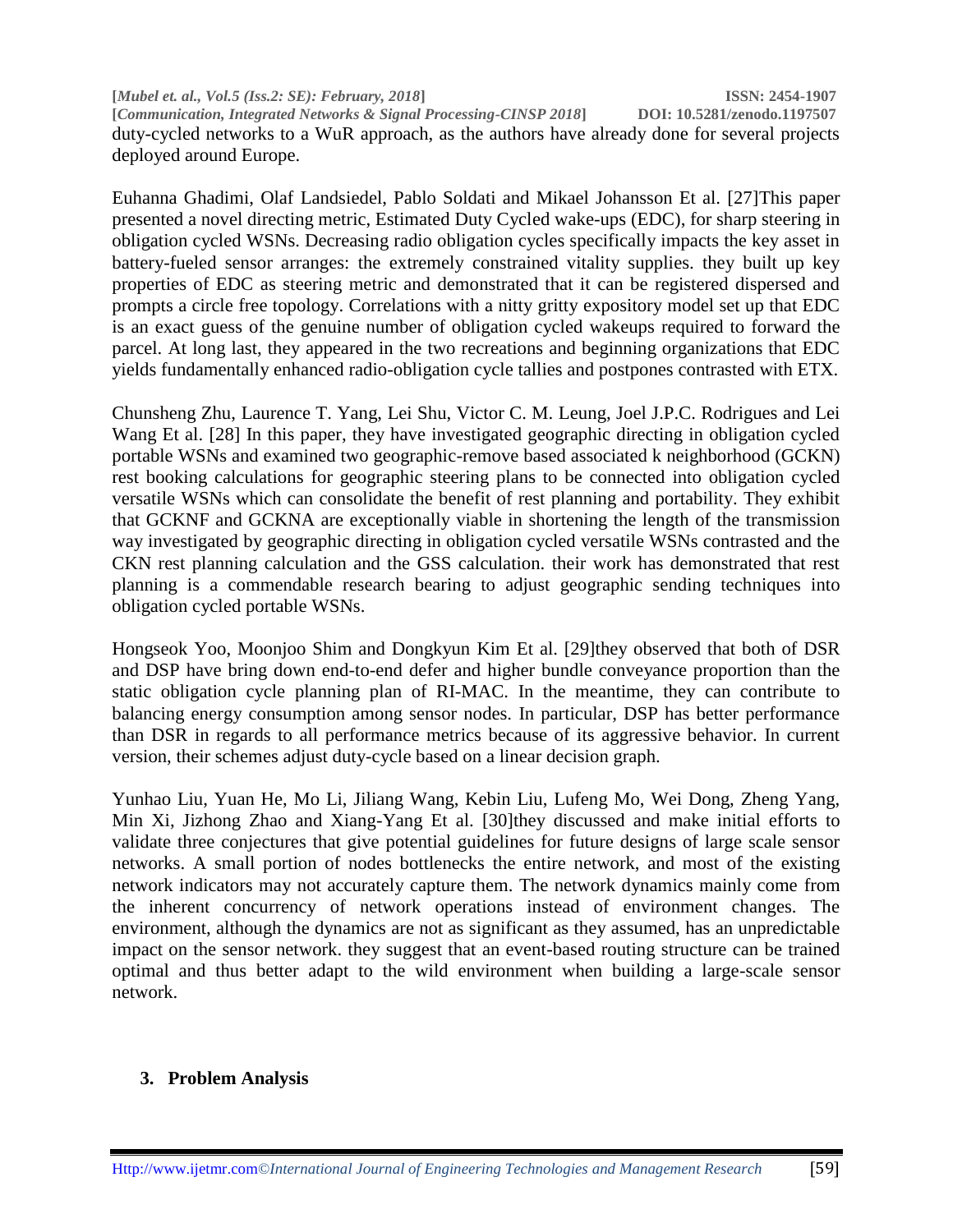**[***Mubel et. al., Vol.5 (Iss.2: SE): February, 2018***] ISSN: 2454-1907 [***Communication, Integrated Networks & Signal Processing-CINSP 2018***] DOI: 10.5281/zenodo.1197507**

 In this section discuss the problem related to use of vitality in remote sensor organize. In remote sensors arrange vitality is real issue because of constrained size of battery. Presently a day's different creators proposed vitality proficient directing convention for remote sensor systems. The sensors networks consumed the maximum energy during the sensing of data and transmission of data to sink node. For betterment of energy utilization some authors used duty cycle based protocol in routing of sensors node.

## **4. Proposed Work**

The Q-LEACH protocols not measure the prior knowledge of cluster head selection during transmission of data for base station. The selection of cluster head process done by using EM estimation technique. The EM technique estimate the energy level and consumption level during transmission and selection of cluster node in individual cluster group. The process of individual group of nodes for selecting the cluster head depends on minimum energy required for the formation process. Now process of that reduces the energy consumption and increase the life time of the network. In each area of cluster head selection using the grouping of node using estimation of maximum entropy for the generation of information during selection of cluster head and data aggregation for the transmission of data form sensor node to base station. The working algorithm discuss in two phases in first phase discus the estimation technique of energy and second phase discuss the process of data aggregation of algorithm.

### **5. Conclusions**

Energy is important factor in wireless sensors network. The utilization of energy decide the life of sensor network. The sensor occupied tiny small battery without charing. The tiny battery drained very fast due to searching of communication path and sensing data. in this paper present the review of energy efficent routing protcol for wireless sensor networks. Some authors used cluestering technique for cluesting the sensor nodes and some authors are used energy optimization function on the baises of the geometrical structure of routng path in sensors network. In future modifed the process of full duty cylce and reduces the utilization of eneergy in sensors network.

# **References**

- [1] Shaobo Wu, Jianwei Niu, Wusheng Chou, Mohsen Guizani "Delay-Aware Energy Optimization for Flooding in Duty-Cycled Wireless Sensor Networks" IEEE Transactions On Wireless Communications, Vol-15, 2016. Pp 8449-8462.
- [2] Guodong Sun, Bin Xu "Dynamic Routing Algorithm for Priority Guarantee in Low Duty-Cycled Wireless Sensor Networks" WASA 2010, Pp 146–156.
- [3] Messaoud Doudou, Djamel Djenouri, and Nadjib Badache "Survey on Latency Issues of Asynchronous MAC Protocols in Delay-Sensitive Wireless Sensor Networks" IEEE Communications Surveys & Tutorials, VOL. 15. 2013. Pp 582-551.
- [4] Koen Langendoen "Medium Access Control in Wireless Sensor Networks" Delft University of Technology, 2007.
- [5] Hang Shen, Guangwei Bai "Routing in wireless multimedia sensor networks: A survey and challenges ahead" Journal of Network and Computer Applications, 2016. Pp 30-49.